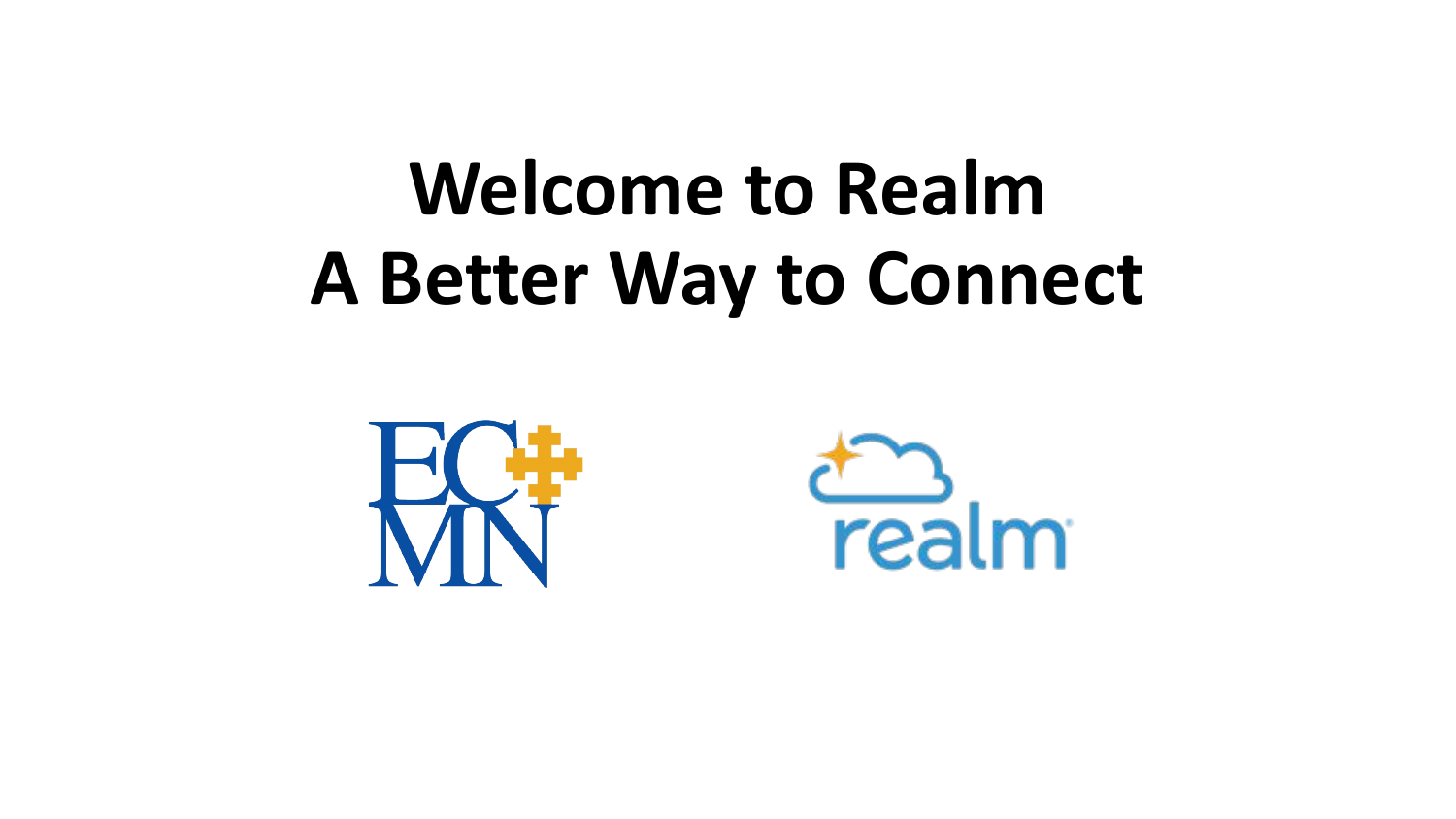### **What is Realm**

ECMN's online database that allows ECMN to securely store data, and that you can use as a directory to connect with your colleagues

### **What to do**

- Create an account & update your contact information
- Set your privacy level

## **Why**

- Better, faster, more accurate information at *your* fingertips
- Better, more accurate information *ECMN-wide*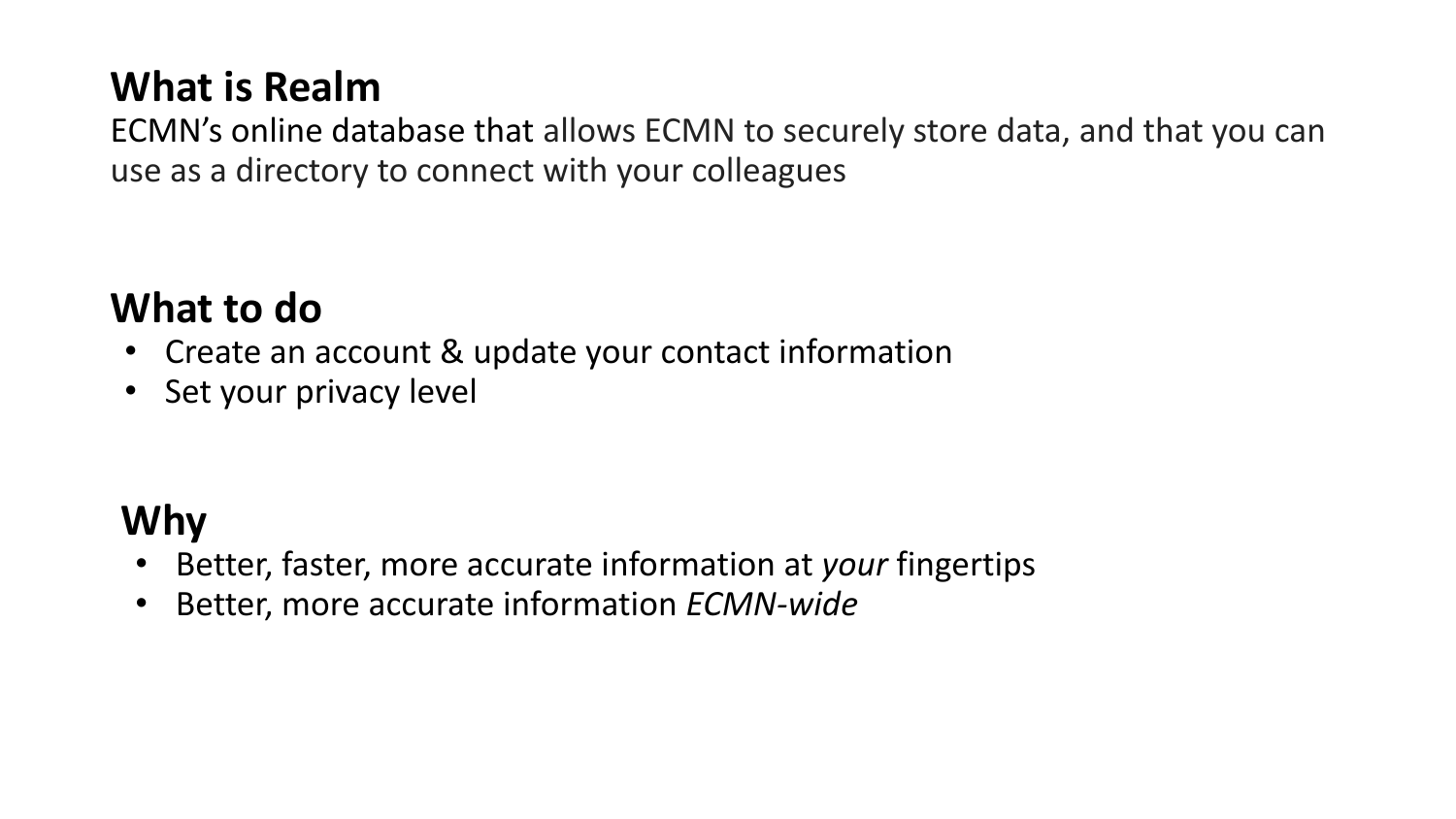#### **Step 1:** Look for an email & click on the link

The email is from: [notifications@onrealmmail.org](mailto:nofifications@onrealmmail.org)

Email Subject is:

"REALM: Join ECMN's New Online Database"

**or** service the service of  $\overline{a}$ "REALM Reminder: Please join ECMN's New Online Database!"

Can't find the email? Check your spam folder

**Step 3:** Check your email & "Verify your email"



Thank you for joining our online church community! Before you can sign in, please verify your email to complete your registration.

Verify your email: https://onrealm.org/ECMN/account/Validate?user= stevensonconsulting2%40gmail.com&token=midEkIRSF0IvNv

Sincerely, Episcopal Church in Minnesota

**Step 4:** Verify your phone number

- ❖ If your real phone number does not work, try: 555-555-5555
- ❖ If *that* doesn't work, contact Sandra Stevenson at: sandra.s@episcopalmn.org

#### **Step 2:** Register

- ❖ Create a Password
- ❖ Confirm the Password
- ❖ Confirm you are not a robot



### **Register**

Sign-up is easy, and it's free! Get started by completing the fields below.



FakeEmail@gmail.com

Create Password (8 character min)





 $\Lambda$ 

By clicking the register button below, you agree to the Software Services Agreement and you are 13 years of age or older.

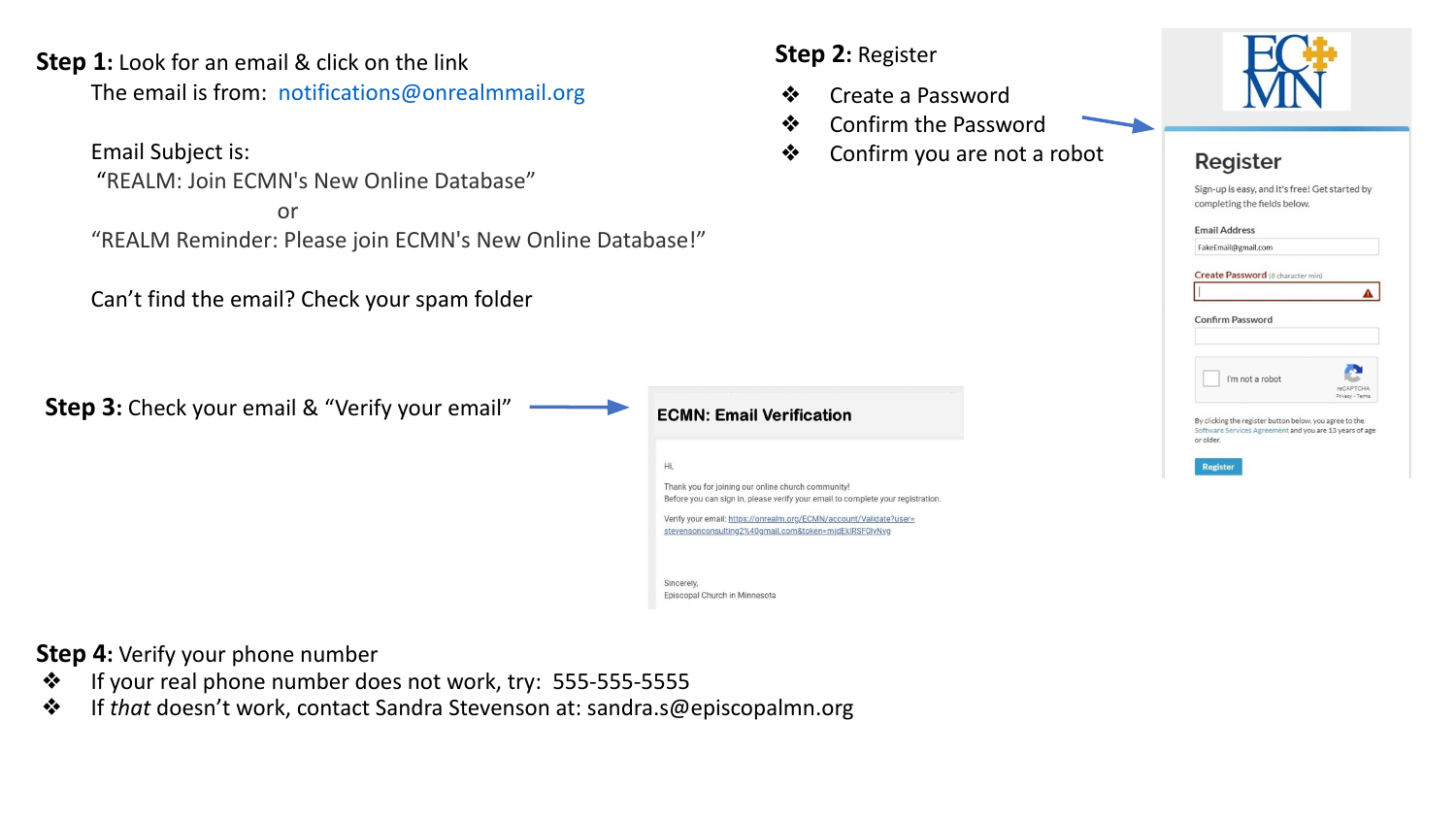#### **Now that you've created an account, update your contact information and set your privacy level!**

Select the down arrow next to your name, then My Profile, then Edit Profile. Next select Edit Contact Information and Personal Information (be sure to Save)

❖ Note: Birth date is required but only staff can see the year

Manage your privacy settings: at the down arrow, select "Manage Privacy."

- ❖ *Anyone at the church* = others with an account in the ECMN Realm database can see your contact information
- ❖ *Leaders & group/serving team members* = others in a Group to which you belong, i.e. Clergy, Trustees, or a committee can see your contact information

Note: you must choose one of these two options in order to be "seen" by others who have created an account.

#### **Manage Account Privacy** Tell us what's ok to share with the church. Also, group meeting hosts' contact info may be visible, regardless ← Your contact and personal information can be seen by staff and: Sandra  $\bigcirc$  Anyone in the church ◯ Leaders & group/serving team members  $O$  Leaders  $\bigcirc$ ○ Staff only ○ Custom Privacy Choose different privacy levels for specific contact fields and personal information. Note that this information is always visible to staff or Cancel